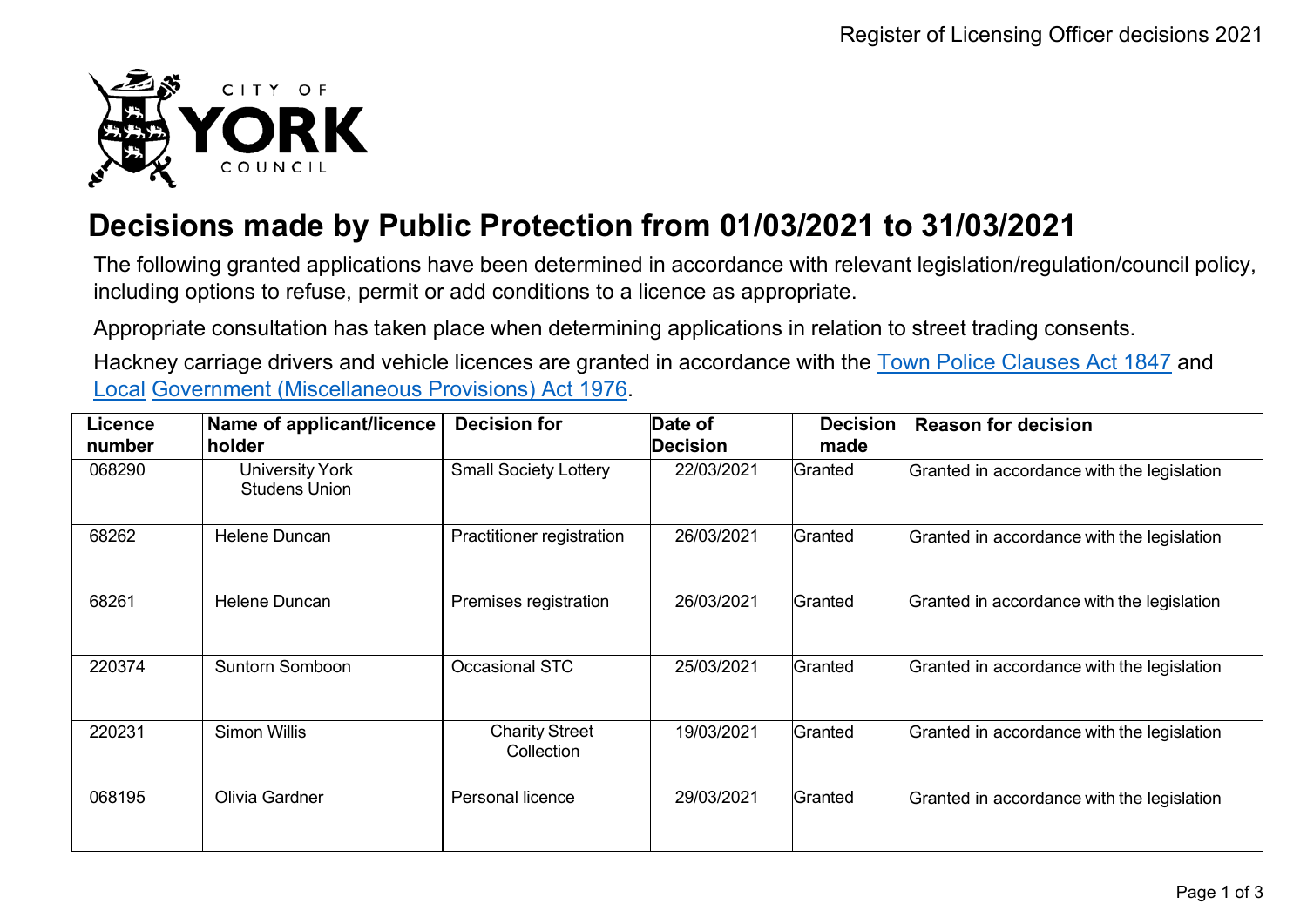Register of Licensing Officer decisions 2021

| <b>Licence</b><br>number | Name of applicant/licence<br>holder | <b>Decision for</b>                 | Date of<br><b>Decision</b> | <b>Decision</b><br>made | <b>Reason for decision</b>                 |
|--------------------------|-------------------------------------|-------------------------------------|----------------------------|-------------------------|--------------------------------------------|
| 068278                   | <b>Matthew Busher</b>               | Personal licence                    | 29/03/2021                 | Granted                 | Granted in accordance with the legislation |
| 068205                   | Maria<br>Oikonomopoulou             | Personal licence                    | 17/03/2021                 | Granted                 | Granted in accordance with the legislation |
| 204599                   | <b>St Leonards Hospice</b>          | <b>Charity Street</b><br>Collection | 12/03/2021                 | Granted                 | Granted in accordance with the legislation |
| 068144                   | <b>Thomas Nicholson</b>             | Personal licence                    | 09/03/2021                 | Granted                 | Granted in accordance with the legislation |
| 068141                   | <b>Daniel Linfoot</b>               | <b>Personal Licence</b>             | 09/03/2021                 | Granted                 | Granted in accordance with the legislation |
| 068137                   | <b>Jack Beasley</b>                 | <b>Personal Licence</b>             | 09/03/2021                 | Granted                 | Granted in accordance with the legislation |
| 068244                   | <b>Megan Pritchard</b>              | Personal licence                    | 24/03/2021                 | Granted                 | Granted in accordance with the legislation |
| 068136                   | <b>Ben D'andilly</b>                | <b>Personal Licence</b>             | 09/03/2021                 | Granted                 | Granted in accordance with the legislation |
| 068135                   | Selena Briggs                       | <b>Personal Licence</b>             | 09/03/2021                 | Granted                 | Granted in accordance with the legislation |
| 068125                   | <b>Stafan Woods</b>                 | <b>Personal Licence</b>             | 08/03/2021                 | Granted                 | Granted in accordance with the legislation |
| 068103                   | Katie Smithson                      | <b>Personal Licence</b>             | 04/03/2021                 | Granted                 | Granted in accordance with the legislation |
| 067685                   | Jimmys York                         | <b>Premises Licence</b>             | 01/03/2021                 | Granted                 | Granted in accordance with the legislation |